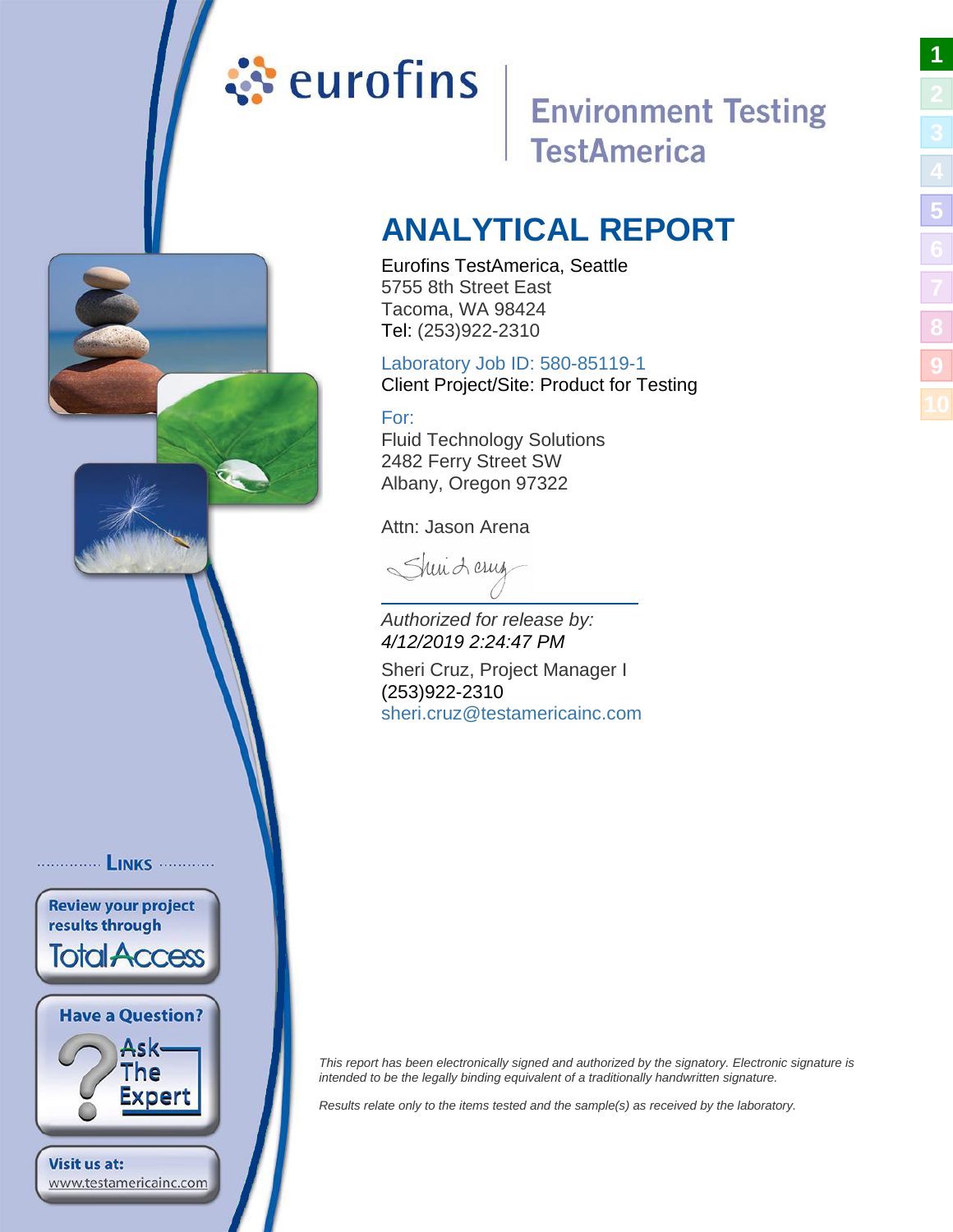# **Table of Contents**

<span id="page-1-0"></span>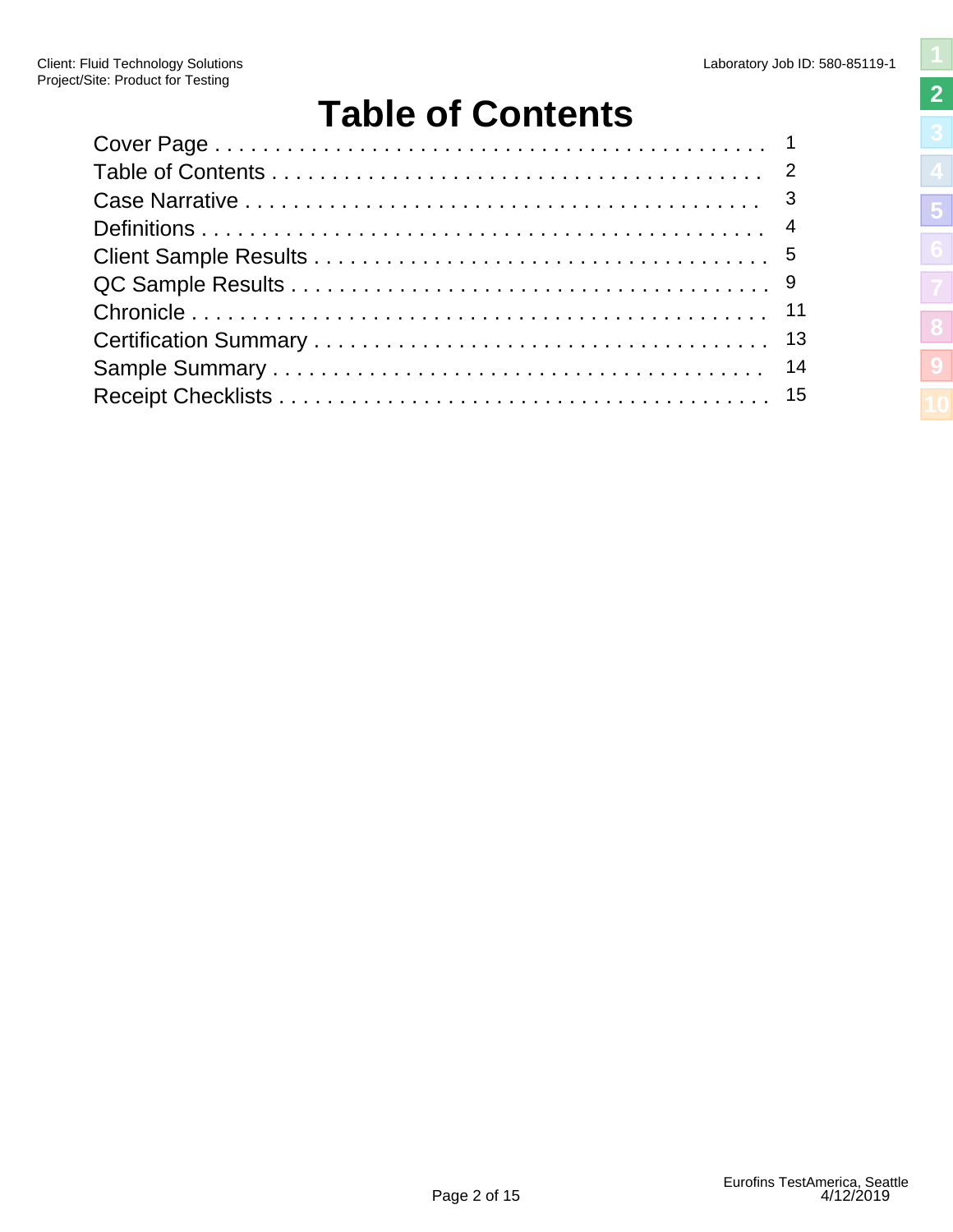### <span id="page-2-0"></span>**Laboratory: Eurofins TestAmerica, Seattle**

**Narrative**

**Job Narrative 580-85119-1**

**Case Narrative**

#### **Comments**

No additional comments.

#### **Receipt**

The samples were received on 4/3/2019 12:37 PM; the samples arrived in good condition, properly preserved and, where required, on ice.

#### **Metals**

No analytical or quality issues were noted, other than those described in the Definitions/Glossary page.

#### **General Chemistry**

No analytical or quality issues were noted, other than those described in the Definitions/Glossary page.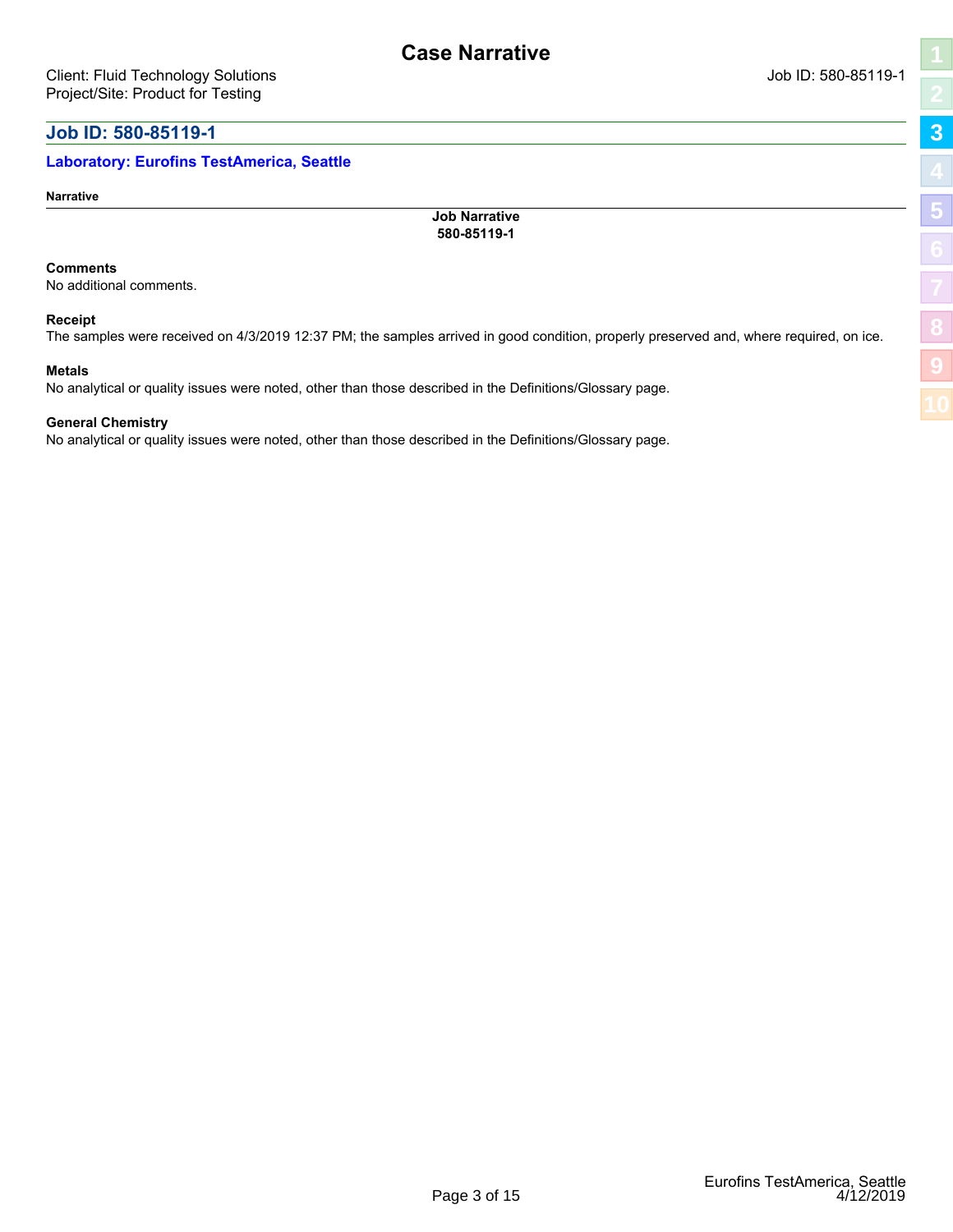# <span id="page-3-0"></span>**Qualifiers**

#### **General Chemistry Qualifier Description**

| General Gremistry<br>Qualifier | <b>Qualifier Description</b>                                                                                | 4 |
|--------------------------------|-------------------------------------------------------------------------------------------------------------|---|
| <b>HF</b>                      | Field parameter with a holding time of 15 minutes. Test performed by laboratory at client's request.        |   |
| <b>Glossary</b>                |                                                                                                             | b |
| <b>Abbreviation</b>            | These commonly used abbreviations may or may not be present in this report.                                 |   |
| $\alpha$                       | Listed under the "D" column to designate that the result is reported on a dry weight basis                  |   |
| %R                             | <b>Percent Recovery</b>                                                                                     |   |
| CFL                            | <b>Contains Free Liquid</b>                                                                                 |   |
| <b>CNF</b>                     | Contains No Free Liquid                                                                                     |   |
| <b>DER</b>                     | Duplicate Error Ratio (normalized absolute difference)                                                      |   |
| Dil Fac                        | <b>Dilution Factor</b>                                                                                      |   |
| DL                             | Detection Limit (DoD/DOE)                                                                                   |   |
| DL, RA, RE, IN                 | Indicates a Dilution, Re-analysis, Re-extraction, or additional Initial metals/anion analysis of the sample |   |
| <b>DLC</b>                     | Decision Level Concentration (Radiochemistry)                                                               |   |
| <b>EDL</b>                     | Estimated Detection Limit (Dioxin)                                                                          |   |
| <b>LOD</b>                     | Limit of Detection (DoD/DOE)                                                                                |   |
| <b>LOQ</b>                     | Limit of Quantitation (DoD/DOE)                                                                             |   |
| <b>MDA</b>                     | Minimum Detectable Activity (Radiochemistry)                                                                |   |
| <b>MDC</b>                     | Minimum Detectable Concentration (Radiochemistry)                                                           |   |
| <b>MDL</b>                     | <b>Method Detection Limit</b>                                                                               |   |
| ML                             | Minimum Level (Dioxin)                                                                                      |   |
| NC.                            | <b>Not Calculated</b>                                                                                       |   |
| <b>ND</b>                      | Not Detected at the reporting limit (or MDL or EDL if shown)                                                |   |
| PQL                            | <b>Practical Quantitation Limit</b>                                                                         |   |
| QC                             | <b>Quality Control</b>                                                                                      |   |
| <b>RER</b>                     | Relative Error Ratio (Radiochemistry)                                                                       |   |

RL Reporting Limit or Requested Limit (Radiochemistry)

RPD Relative Percent Difference, a measure of the relative difference between two points

- TEF Toxicity Equivalent Factor (Dioxin)
- TEQ Toxicity Equivalent Quotient (Dioxin)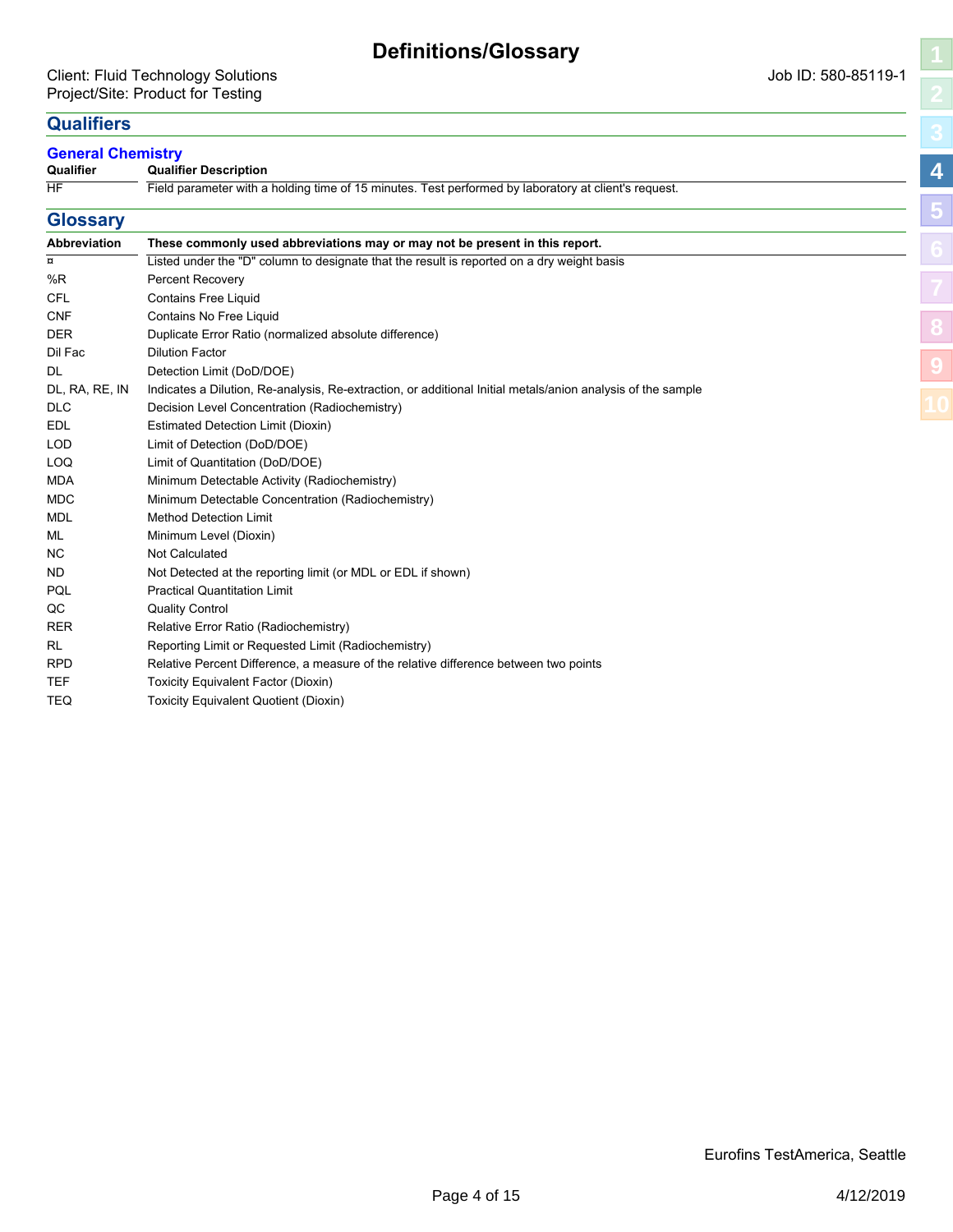### <span id="page-4-0"></span>**Client Sample ID: Mariner F2O-1 Lab Sample ID: 580-85119-1 Date Collected: 04/03/19 00:01 Matrix: Water Date Received: 04/03/19 12:37**

|  | Job ID: 580-85119-1 |  |
|--|---------------------|--|
|  |                     |  |

| Method: 200.7 Rev 4.4 - Metals (ICP) |      |                         |           |            |          |   |          |                |                |   |
|--------------------------------------|------|-------------------------|-----------|------------|----------|---|----------|----------------|----------------|---|
| Analyte                              |      | <b>Result Qualifier</b> | <b>RL</b> | MDL        | Unit     | D | Prepared | Analyzed       | Dil Fac        | 5 |
| <b>Calcium</b>                       | 13   |                         | 2.2       |            | mg/L     |   |          | 04/11/19 16:12 | 2              |   |
| <b>Magnesium</b>                     | 36   |                         | 2.2       |            | mg/L     |   |          | 04/11/19 16:12 | 2              |   |
| <b>Potassium</b>                     | 1000 |                         | 33        |            | mg/L     |   |          | 04/11/19 16:26 | 10             |   |
| <b>Phosphorus</b>                    | 800  |                         | 60        |            | mg/L     |   |          | 04/11/19 16:26 | 10             |   |
| <b>Sodium</b>                        | 1100 |                         | 20        |            | mg/L     |   |          | 04/11/19 16:26 | 10             |   |
| <b>Strontium</b>                     | 0.28 |                         | 0.20      |            | mg/L     |   |          | 04/11/19 16:12 | $\overline{2}$ |   |
| <b>General Chemistry</b>             |      |                         |           |            |          |   |          |                |                |   |
| Analyte                              |      | <b>Result Qualifier</b> | <b>RL</b> | <b>MDL</b> | Unit     | D | Prepared | Analyzed       | Dil Fac        |   |
| <b>Chloride</b>                      | 1800 |                         | 90        |            | mg/L     |   |          | 04/10/19 19:35 | 100            |   |
| <b>Bromide</b>                       | ND.  |                         | 10        |            | mg/L     |   |          | 04/10/19 19:23 | 10             |   |
| <b>Sulfate</b>                       | 50   |                         | 12        |            | mg/L     |   |          | 04/10/19 19:23 | 10             |   |
| Analyte                              |      | <b>Result Qualifier</b> | RL        | RL         | Unit     | D | Prepared | Analyzed       | Dil Fac        |   |
| <b>Specific Conductance</b>          | 3900 |                         | 10        |            | umhos/cm |   |          | 04/10/19 11:24 |                |   |
| pH                                   |      | $2.8$ HF                | 0.01      |            | SU       |   |          | 04/10/19 17:00 |                |   |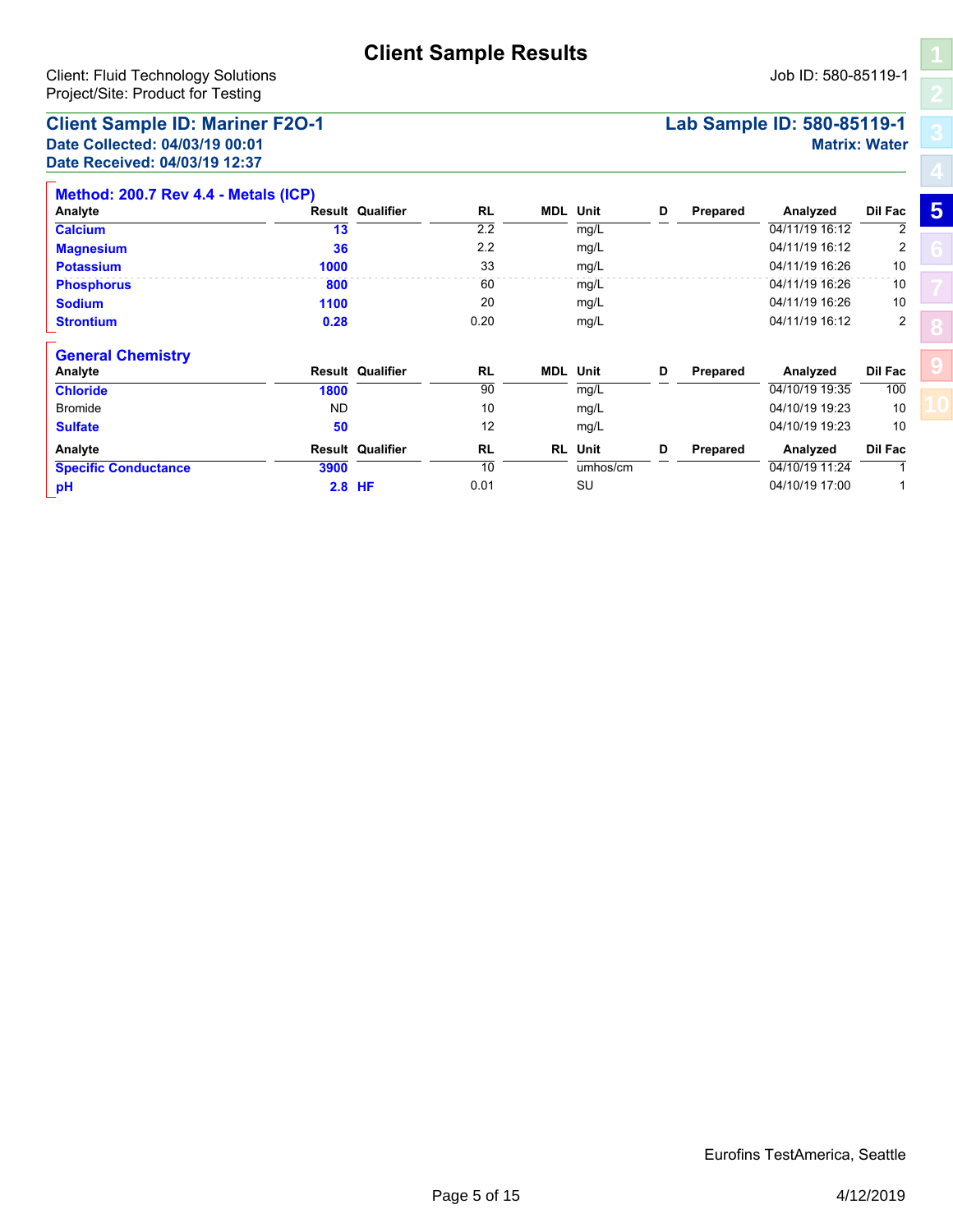### **Client Sample ID: Mariner F2O-2 Lab Sample ID: 580-85119-2 Date Collected: 04/03/19 00:01 Matrix: Water Date Received: 04/03/19 12:37**

|  | Job ID: 580-85119-1 |  |
|--|---------------------|--|

| Method: 200.7 Rev 4.4 - Metals (ICP) |           |                         |           |     |          |   |          |                |         |   |
|--------------------------------------|-----------|-------------------------|-----------|-----|----------|---|----------|----------------|---------|---|
| Analyte                              |           | <b>Result Qualifier</b> | RL        | MDL | Unit     | D | Prepared | Analyzed       | Dil Fac | 5 |
| <b>Calcium</b>                       | 14        |                         | 2.2       |     | mg/L     |   |          | 04/11/19 16:15 | 2       |   |
| <b>Magnesium</b>                     | 40        |                         | 2.2       |     | mg/L     |   |          | 04/11/19 16:15 | 2       |   |
| <b>Potassium</b>                     | 960       |                         | 33        |     | mg/L     |   |          | 04/11/19 16:29 | 10      |   |
| <b>Phosphorus</b>                    | 750       |                         | 60        |     | mg/L     |   |          | 04/11/19 16:29 | 10      |   |
| <b>Sodium</b>                        | 1100      |                         | 20        |     | mg/L     |   |          | 04/11/19 16:29 | 10      |   |
| <b>Strontium</b>                     | 0.32      |                         | 0.20      |     | mg/L     |   |          | 04/11/19 16:15 | 2       |   |
| <b>General Chemistry</b>             |           |                         |           |     |          |   |          |                |         |   |
| Analyte                              |           | <b>Result Qualifier</b> | RL        | MDL | Unit     | D | Prepared | Analyzed       | Dil Fac |   |
| <b>Chloride</b>                      | 1900      |                         | 90        |     | mg/L     |   |          | 04/10/19 19:58 | 100     |   |
| <b>Bromide</b>                       | <b>ND</b> |                         | 10        |     | mg/L     |   |          | 04/10/19 19:46 | 10      |   |
| <b>Sulfate</b>                       | 51        |                         | 12        |     | mg/L     |   |          | 04/10/19 19:46 | 10      |   |
| Analyte                              |           | <b>Result Qualifier</b> | <b>RL</b> | RL  | Unit     | D | Prepared | Analyzed       | Dil Fac |   |
| <b>Specific Conductance</b>          | 4100      |                         | 10        |     | umhos/cm |   |          | 04/10/19 11:24 |         |   |
| pH                                   |           | $2.8$ HF                | 0.01      |     | SU       |   |          | 04/10/19 17:02 |         |   |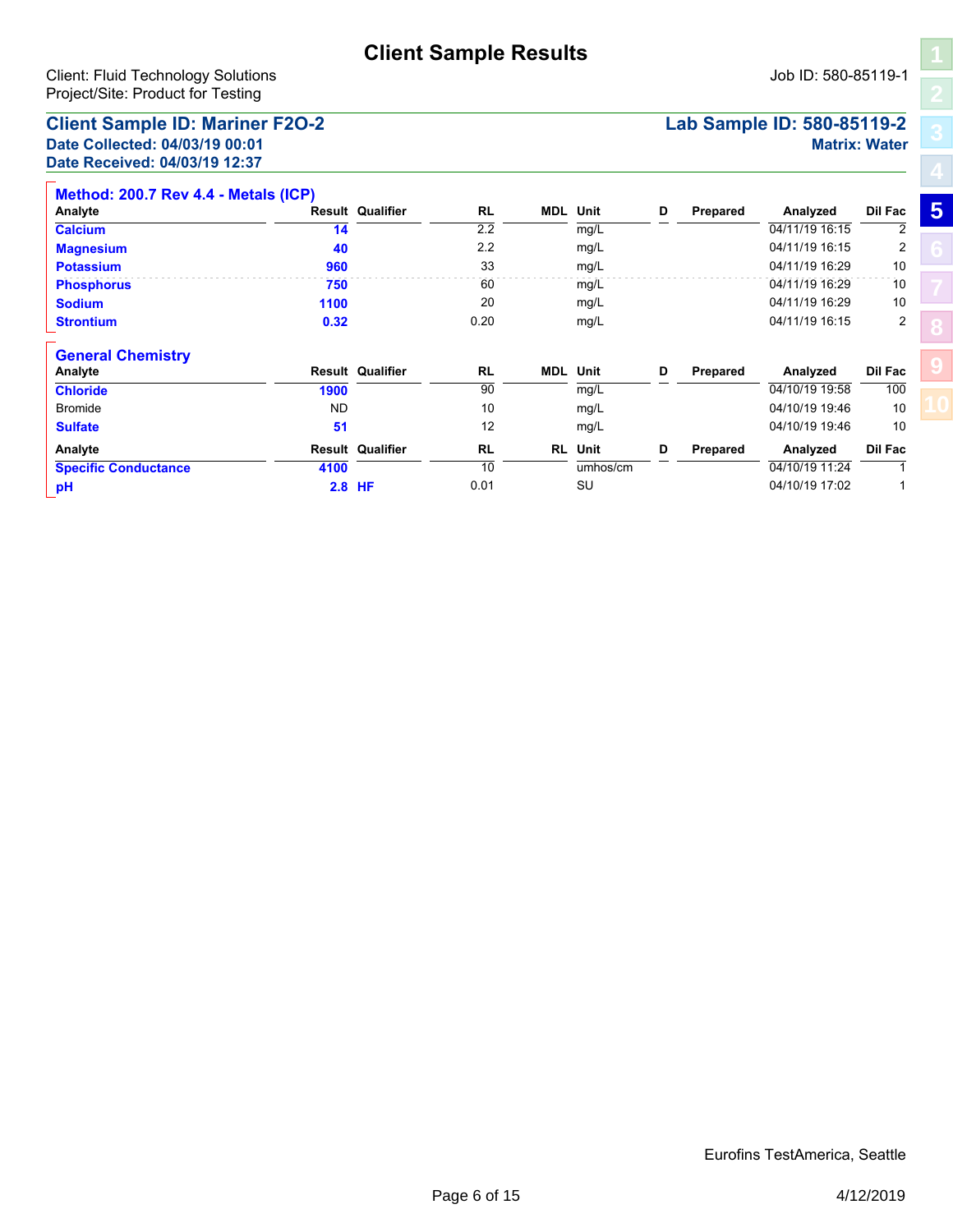### **Client Sample ID: Mariner F2O-3 Lab Sample ID: 580-85119-3 Date Collected: 04/03/19 00:01 Matrix: Water Date Received: 04/03/19 12:37**

|  | Job ID: 580-85119- |  |
|--|--------------------|--|

| Method: 200.7 Rev 4.4 - Metals (ICP) |      |                         |           |            |          |   |          |                |                |   |
|--------------------------------------|------|-------------------------|-----------|------------|----------|---|----------|----------------|----------------|---|
| Analyte                              |      | <b>Result Qualifier</b> | <b>RL</b> | MDL        | Unit     | D | Prepared | Analyzed       | Dil Fac        | 5 |
| <b>Calcium</b>                       | 25   |                         | 2.2       |            | mg/L     |   |          | 04/11/19 16:19 | 2              |   |
| <b>Magnesium</b>                     | 73   |                         | 2.2       |            | mg/L     |   |          | 04/11/19 16:19 | 2              |   |
| <b>Potassium</b>                     | 1000 |                         | 33        |            | mg/L     |   |          | 04/11/19 16:32 | 10             |   |
| <b>Phosphorus</b>                    | 790  |                         | 60        |            | mg/L     |   |          | 04/11/19 16:32 | 10             |   |
| <b>Sodium</b>                        | 1500 |                         | 20        |            | mg/L     |   |          | 04/11/19 16:32 | 10             |   |
| <b>Strontium</b>                     | 0.58 |                         | 0.20      |            | mg/L     |   |          | 04/11/19 16:19 | 2              |   |
| <b>General Chemistry</b>             |      |                         |           |            |          |   |          |                |                |   |
| Analyte                              |      | <b>Result Qualifier</b> | <b>RL</b> | <b>MDL</b> | Unit     | D | Prepared | Analyzed       | Dil Fac        |   |
| <b>Chloride</b>                      | 2700 |                         | 90        |            | mg/L     |   |          | 04/10/19 20:21 | 100            |   |
| <b>Bromide</b>                       | 11   |                         | 10        |            | mg/L     |   |          | 04/10/19 20:10 | 10             |   |
| <b>Sulfate</b>                       | 110  |                         | 12        |            | mg/L     |   |          | 04/10/19 20:10 | 10             |   |
| Analyte                              |      | <b>Result Qualifier</b> | <b>RL</b> | RL         | Unit     | D | Prepared | Analyzed       | <b>Dil Fac</b> |   |
| <b>Specific Conductance</b>          | 4400 |                         | 10        |            | umhos/cm |   |          | 04/10/19 11:24 |                |   |
| pH                                   |      | 2.7 HF                  | 0.01      |            | SU       |   |          | 04/10/19 17:03 |                |   |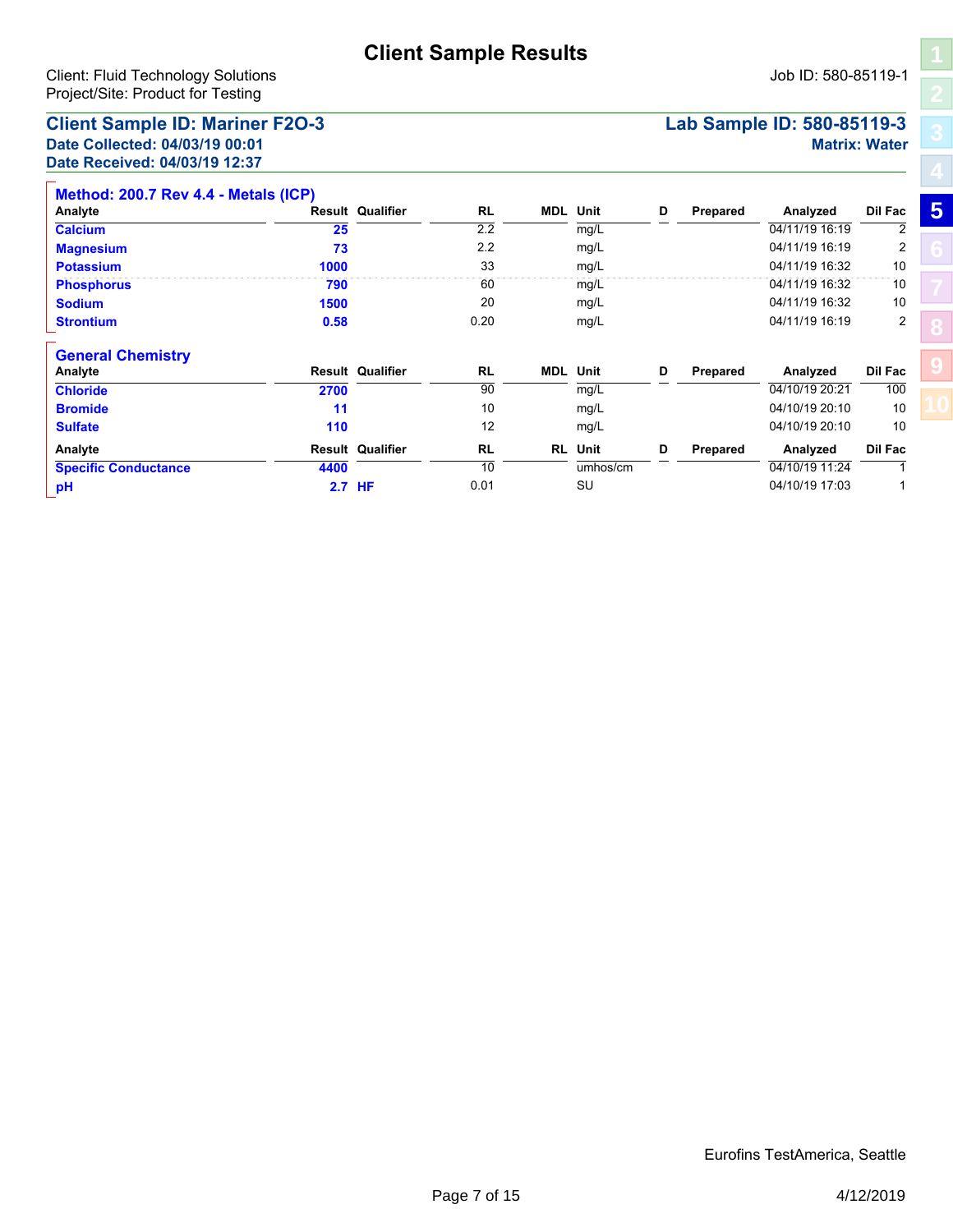**Calcium 31** 2.2 mg/L 04/11/19 16:22 2

**Magnesium 93** 2.2 mg/L 04/11/19 16:22 2 **Potassium 1100** 33 mg/L 04/11/19 16:35 10 **Phosphorus 830** 60 mg/L 04/11/19 16:35 10 **Sodium 1600** 20 mg/L 04/11/19 16:35 10 **Strontium 0.72** 0.20 mg/L 04/11/19 16:22 2

**Chloride 2800** 90 mg/L 04/10/19 21:08 100 **Analyte Result Qualifier Unit D Prepared Analyzed Dil Fac**

**Bromide 11** 10 mg/L 04/10/19 20:33 10 **Sulfate 170** 12 mg/L 04/10/19 20:33 10

**RL MDL**

**RL MDL**

**Analyte Result Qualifier Unit D Prepared Analyzed Dil Fac**

### **Client Sample ID: Mariner F2O-4 Lab Sample ID: 580-85119-4 Date Collected: 04/03/19 00:01 Matrix: Water Date Received: 04/03/19 12:37**

**Method: 200.7 Rev 4.4 - Metals (ICP)**

**General Chemistry**

# **RL RL Specific Conductance 5300 5300** 10 umhos/cm  $\frac{1}{\text{umhos/cm}}$  10 **11:24** 11:24 1 **Analyte Result Qualifier Unit D Prepared Analyzed Dil Fac pH 2.8 HF** 0.01 SU 04/10/19 17:04 1

**[5](#page-4-0) [8](#page-12-0)**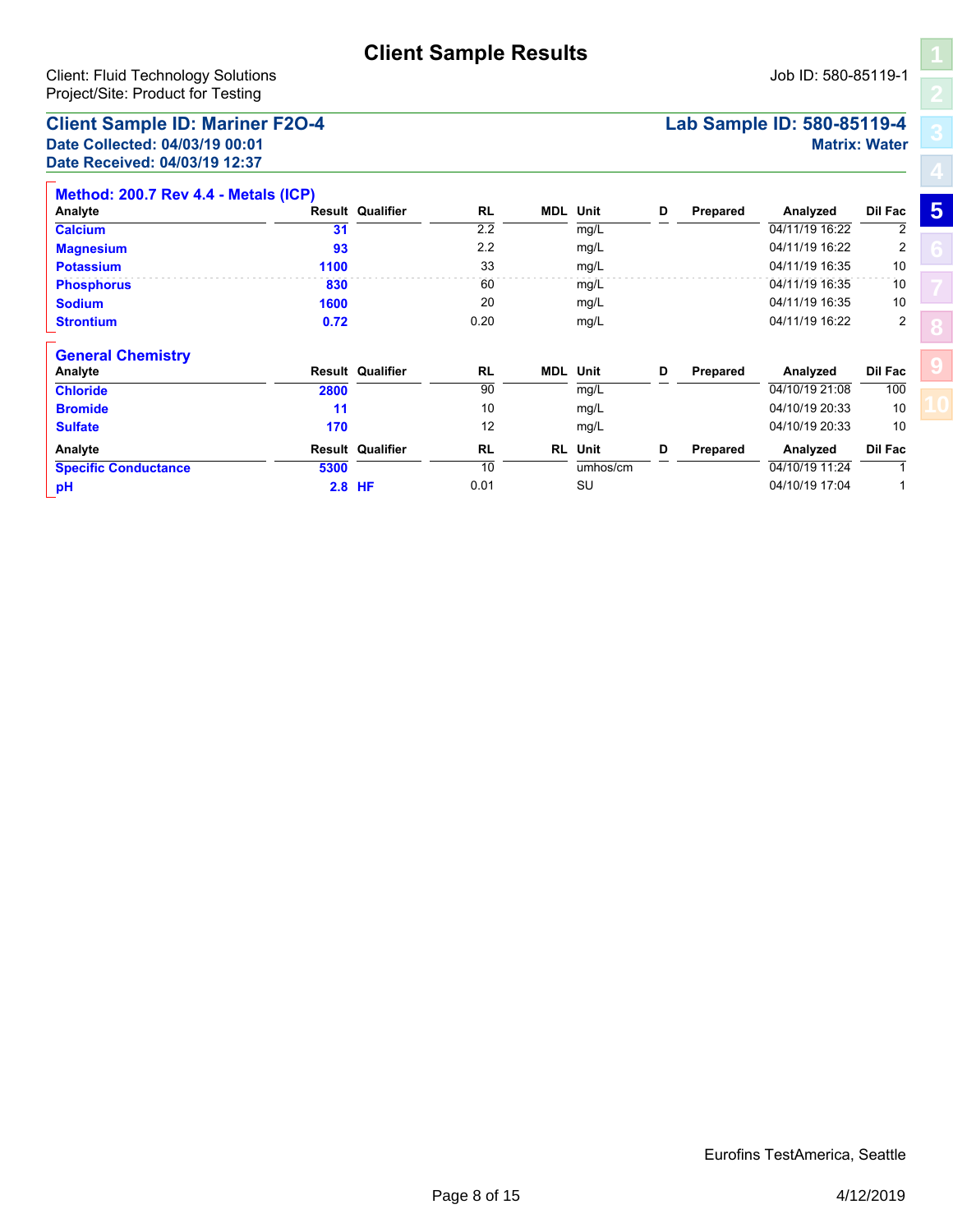# **QC Sample Results**

## <span id="page-8-0"></span>**Method: 120.1 - Conductivity, Specific Conductance**

| Lab Sample ID: MB 580-298367/1                    |                         |                         |                       |                 |      |                                    |          |   |          | <b>Client Sample ID: Method Blank</b>           |            |                |
|---------------------------------------------------|-------------------------|-------------------------|-----------------------|-----------------|------|------------------------------------|----------|---|----------|-------------------------------------------------|------------|----------------|
| <b>Matrix: Water</b>                              |                         |                         |                       |                 |      |                                    |          |   |          | <b>Prep Type: Total/NA</b>                      |            |                |
| <b>Analysis Batch: 298367</b>                     |                         |                         |                       |                 |      |                                    |          |   |          |                                                 |            |                |
|                                                   |                         | MB MB                   |                       |                 |      |                                    |          |   |          |                                                 |            |                |
| Analyte                                           |                         | <b>Result Qualifier</b> |                       | RL              |      | <b>RL</b> Unit                     | D        |   | Prepared | Analyzed                                        |            | <b>Dil Fac</b> |
| Specific Conductance                              | ND                      |                         |                       | $\overline{10}$ |      |                                    | umhos/cm |   |          | 04/10/19 11:24                                  |            | $\overline{1}$ |
| Lab Sample ID: LCS 580-298367/2                   |                         |                         |                       |                 |      |                                    |          |   |          | <b>Client Sample ID: Lab Control Sample</b>     |            |                |
| <b>Matrix: Water</b>                              |                         |                         |                       |                 |      |                                    |          |   |          | <b>Prep Type: Total/NA</b>                      |            |                |
| <b>Analysis Batch: 298367</b>                     |                         |                         |                       |                 |      |                                    |          |   |          |                                                 |            |                |
|                                                   |                         |                         | <b>Spike</b>          |                 |      | LCS LCS                            |          |   |          | %Rec.                                           |            |                |
| Analyte                                           |                         |                         | Added                 |                 |      | <b>Result Qualifier</b>            | Unit     | D | %Rec     | Limits                                          |            |                |
| <b>Specific Conductance</b>                       |                         |                         | 500                   |                 | 486  |                                    | umhos/cm |   | 97       | $90 - 110$                                      |            |                |
|                                                   |                         |                         |                       |                 |      |                                    |          |   |          |                                                 |            |                |
| Lab Sample ID: 580-85119-1 DU                     |                         |                         |                       |                 |      |                                    |          |   |          | <b>Client Sample ID: Mariner F2O-1</b>          |            |                |
| <b>Matrix: Water</b>                              |                         |                         |                       |                 |      |                                    |          |   |          | <b>Prep Type: Total/NA</b>                      |            |                |
| <b>Analysis Batch: 298367</b>                     |                         |                         |                       |                 |      |                                    |          |   |          |                                                 |            |                |
|                                                   | Sample Sample           |                         |                       |                 |      | DU DU                              |          |   |          |                                                 |            | <b>RPD</b>     |
| Analyte                                           | <b>Result Qualifier</b> |                         |                       |                 |      | <b>Result Qualifier</b>            | Unit     | D |          |                                                 | <b>RPD</b> | Limit          |
| Specific Conductance                              | 3900                    |                         |                       |                 | 3850 |                                    | umhos/cm |   |          |                                                 | $\Omega$   | 20             |
| <b>Method: 300.0 - Anions, Ion Chromatography</b> |                         |                         |                       |                 |      |                                    |          |   |          |                                                 |            |                |
|                                                   |                         |                         |                       |                 |      |                                    |          |   |          |                                                 |            |                |
| Lab Sample ID: MB 580-298448/3                    |                         |                         |                       |                 |      |                                    |          |   |          | <b>Client Sample ID: Method Blank</b>           |            |                |
| <b>Matrix: Water</b>                              |                         |                         |                       |                 |      |                                    |          |   |          | <b>Prep Type: Total/NA</b>                      |            |                |
| <b>Analysis Batch: 298448</b>                     |                         |                         |                       |                 |      |                                    |          |   |          |                                                 |            |                |
|                                                   |                         | MB MB                   |                       |                 |      |                                    |          |   |          |                                                 |            |                |
| Analyte                                           |                         | <b>Result Qualifier</b> |                       | RL              |      | <b>MDL</b> Unit                    | D        |   | Prepared | Analyzed                                        |            | Dil Fac        |
| Chloride                                          | $\overline{ND}$         |                         |                       | 0.90            |      | mg/L                               |          |   |          | 04/10/19 18:48                                  |            | $\overline{1}$ |
| Bromide                                           | ND                      |                         |                       | 1.0             |      | mg/L                               |          |   |          | 04/10/19 18:48                                  |            | $\mathbf{1}$   |
| Sulfate                                           | <b>ND</b>               |                         |                       | 1.2             |      | mg/L                               |          |   |          | 04/10/19 18:48                                  |            | $\mathbf{1}$   |
|                                                   |                         |                         |                       |                 |      |                                    |          |   |          |                                                 |            |                |
| Lab Sample ID: LCS 580-298448/4                   |                         |                         |                       |                 |      |                                    |          |   |          | <b>Client Sample ID: Lab Control Sample</b>     |            |                |
| <b>Matrix: Water</b>                              |                         |                         |                       |                 |      |                                    |          |   |          | <b>Prep Type: Total/NA</b>                      |            |                |
| <b>Analysis Batch: 298448</b>                     |                         |                         |                       |                 |      |                                    |          |   |          |                                                 |            |                |
| Analyte                                           |                         |                         | <b>Spike</b><br>Added |                 |      | LCS LCS<br><b>Result Qualifier</b> | Unit     | D | %Rec     | %Rec.<br>Limits                                 |            |                |
| Chloride                                          |                         |                         | 50.0                  |                 | 51.9 |                                    | mg/L     |   | 104      | $90 - 110$                                      |            |                |
| <b>Bromide</b>                                    |                         |                         | 10.0                  |                 | 10.1 |                                    | mg/L     |   | 101      | $90 - 110$                                      |            |                |
| Sulfate                                           |                         |                         | 50.0                  |                 | 51.3 |                                    |          |   |          | $90 - 110$                                      |            |                |
|                                                   |                         |                         |                       |                 |      |                                    | mg/L     |   | 103      |                                                 |            |                |
| Lab Sample ID: LCSD 580-298448/5                  |                         |                         |                       |                 |      |                                    |          |   |          | <b>Client Sample ID: Lab Control Sample Dup</b> |            |                |
| <b>Matrix: Water</b>                              |                         |                         |                       |                 |      |                                    |          |   |          | <b>Prep Type: Total/NA</b>                      |            |                |
| <b>Analysis Batch: 298448</b>                     |                         |                         |                       |                 |      |                                    |          |   |          |                                                 |            |                |
|                                                   |                         |                         | <b>Spike</b>          |                 |      | <b>LCSD LCSD</b>                   |          |   |          | %Rec.                                           |            | <b>RPD</b>     |
| Analyte                                           |                         |                         | Added                 |                 |      | <b>Result Qualifier</b>            | Unit     | D | %Rec     | Limits                                          | <b>RPD</b> | Limit          |
| Chloride                                          |                         |                         | $\overline{50.0}$     |                 | 52.0 |                                    | mg/L     |   | 104      | $90 - 110$                                      | 0          | 15             |
| <b>Bromide</b>                                    |                         |                         | 10.0                  |                 | 10.1 |                                    | mg/L     |   | 101      | $90 - 110$                                      | 0          | 15             |

**[6](#page-8-0)**

**[8](#page-12-0)**

**[9](#page-13-0)**

Sulfate 50.0 51.4 mg/L 103 90 - 110 0 15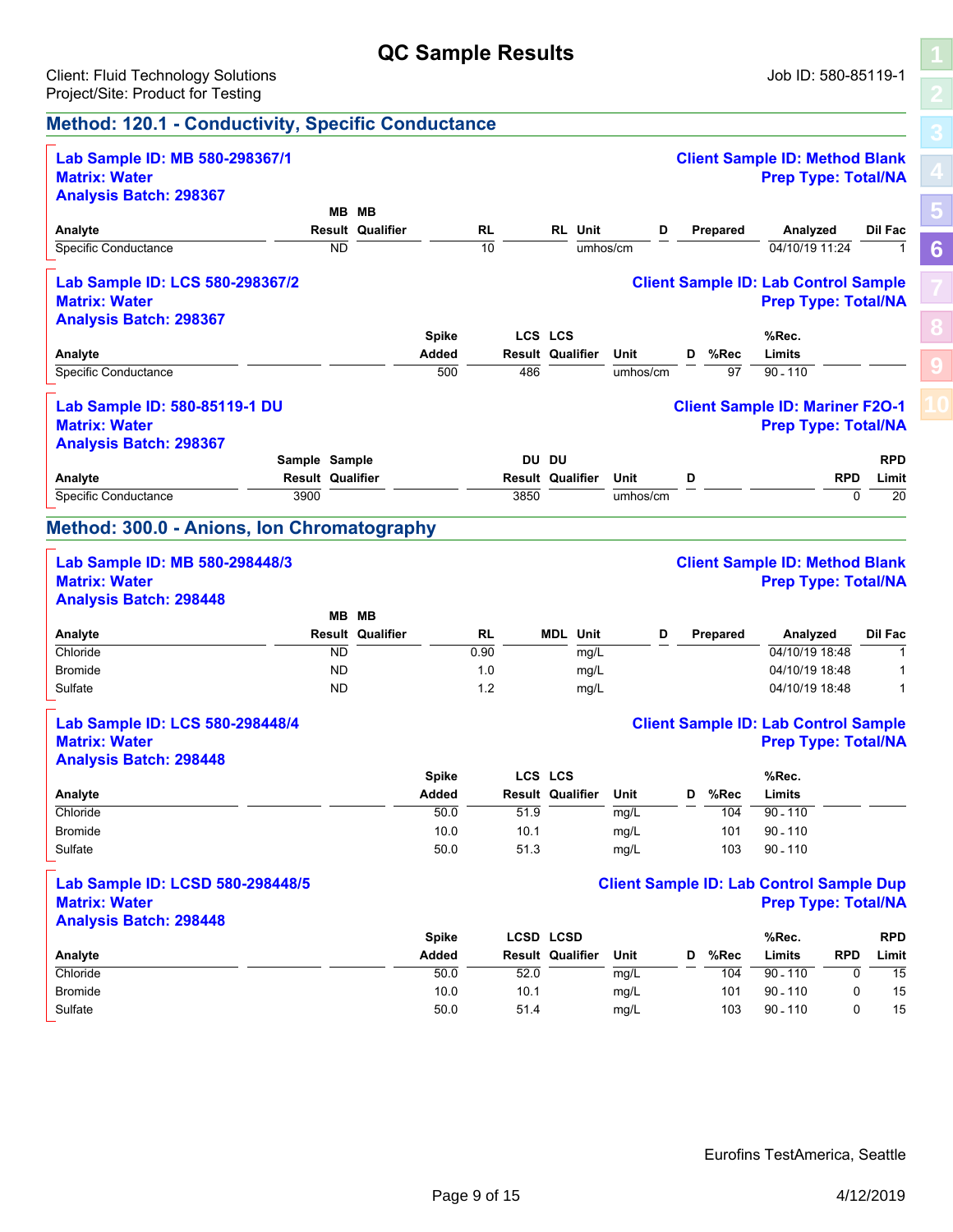**[5](#page-4-0)**

**[6](#page-8-0)**

**[8](#page-12-0)**

**[9](#page-13-0)**

## **Method: SM 4500 H+ B - pH**

| Lab Sample ID: 580-85119-1 DU<br><b>Matrix: Water</b><br><b>Analysis Batch: 298440</b> |                         |     |                         |      |   | <b>Client Sample ID: Mariner F2O-1</b><br><b>Prep Type: Total/NA</b> |            |
|----------------------------------------------------------------------------------------|-------------------------|-----|-------------------------|------|---|----------------------------------------------------------------------|------------|
|                                                                                        | Sample Sample           |     | DU DU                   |      |   |                                                                      | <b>RPD</b> |
| Analyte                                                                                | <b>Result Qualifier</b> |     | <b>Result Qualifier</b> | Unit | D | <b>RPD</b>                                                           | Limit      |
| pH                                                                                     | 2.8 HF                  | 2.8 |                         | SU   |   |                                                                      |            |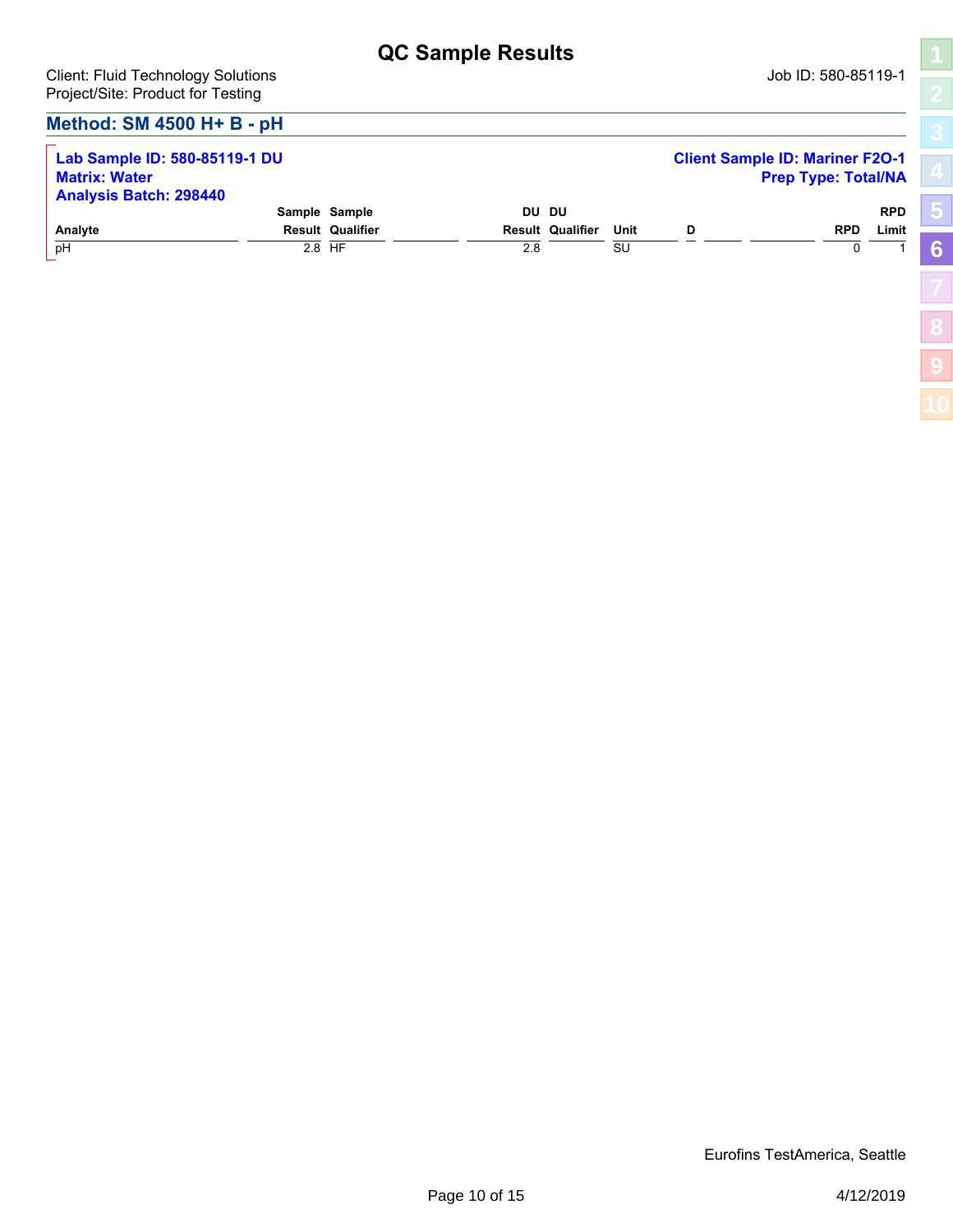## <span id="page-10-0"></span>**Client Sample ID: Mariner F2O-1 Lab Sample ID: 580-85119-1 Date Collected: 04/03/19 00:01 Matrix: Water Date Received: 04/03/19 12:37**

**Batch Batch**

|     | <b>Dilution</b> | Batch | Prepared           |  |
|-----|-----------------|-------|--------------------|--|
| Run | Factor          |       | Number or Analyzed |  |

| Prep Type | Type         | Method        | <b>Run</b> | Factor          | <b>Number</b> | or Analyzed           | Analyst | Lab            |
|-----------|--------------|---------------|------------|-----------------|---------------|-----------------------|---------|----------------|
| Total/NA  | Analysis     | 200.7 Rev 4.4 |            | 2               | 298525        | 04/11/19 16:12        | HJM     | <b>TAL SEA</b> |
|           | <b>Batch</b> | <b>Batch</b>  |            | <b>Dilution</b> | Batch         | Prepared              |         |                |
| Prep Type | Type         | Method        | <b>Run</b> | Factor          | <b>Number</b> | or Analyzed           | Analyst | Lab            |
| Total/NA  | Analysis     | 200.7 Rev 4.4 |            | 10              | 298525        | 04/11/19 16:26        | HJM     | <b>TAL SEA</b> |
| Total/NA  | Analysis     | 200.7 Rev 4.4 |            | 10              | 298525        | 04/11/19 16:26 HJM    |         | TAL SEA        |
| Total/NA  | Analysis     | 120.1         |            |                 | 298367        | 04/10/19 11:24 R1K    |         | <b>TAL SEA</b> |
| Total/NA  | Analysis     | 300.0         |            | 10              | 298448        | 04/10/19 19:23        | FMM     | <b>TAL SEA</b> |
| Total/NA  | Analysis     | 300.0         |            | 100             | 298448        | 04/10/19 19:35        | EMM     | <b>TAL SEA</b> |
| Total/NA  | Analysis     | SM 4500 H + B |            |                 |               | 298440 04/10/19 17:00 | R1K     | TAL SEA        |

#### **Client Sample ID: Mariner F2O-2 Lab Sample ID: 580-85119-2 Date Collected: 04/03/19 00:01 Matrix: Water Date Received: 04/03/19 12:37**

|                  | <b>Batch</b> | <b>Batch</b>  |     | <b>Dilution</b> | Batch         | Prepared              |         |                |
|------------------|--------------|---------------|-----|-----------------|---------------|-----------------------|---------|----------------|
| <b>Prep Type</b> | Type         | Method        | Run | Factor          | <b>Number</b> | or Analyzed           | Analyst | Lab            |
| Total/NA         | Analysis     | 200.7 Rev 4.4 |     |                 | 298525        | 04/11/19 16:15        | HJM     | TAL SEA        |
| Total/NA         | Analysis     | 200.7 Rev 4.4 |     | 10              | 298525        | $04/11/19$ 16:29 H.IM |         | TAL SEA        |
| Total/NA         | Analysis     | 120.1         |     |                 | 298367        | 04/10/19 11:24 R1K    |         | TAL SEA        |
| Total/NA         | Analysis     | 300.0         |     | 10              | 298448        | 04/10/19 19:46 EMM    |         | TAL SEA        |
| Total/NA         | Analysis     | 300.0         |     | 100             | 298448        | 04/10/19 19:58 EMM    |         | TAL SEA        |
| Total/NA         | Analysis     | SM 4500 H + B |     |                 | 298440        | 04/10/19 17:02 R1K    |         | <b>TAL SEA</b> |

### **Client Sample ID: Mariner F2O-3 Lab Sample ID: 580-85119 Date Collected: 04/03/19 00:01 Date Received: 04/03/19 12:37**

| Lab Sample ID: 580-85119-3 |                      |  |
|----------------------------|----------------------|--|
|                            | <b>Matrix: Water</b> |  |

|                  | <b>Batch</b> | <b>Batch</b>  |            | <b>Dilution</b> | <b>Batch</b>  | Prepared           |         |                |
|------------------|--------------|---------------|------------|-----------------|---------------|--------------------|---------|----------------|
| <b>Prep Type</b> | <b>Type</b>  | Method        | <b>Run</b> | Factor          | <b>Number</b> | or Analyzed        | Analyst | Lab            |
| Total/NA         | Analysis     | 200.7 Rev 4.4 |            | 2               | 298525        | 04/11/19 16:19     | H.IM    | TAL SEA        |
| Total/NA         | Analysis     | 200.7 Rev 4.4 |            | 10              | 298525        | 04/11/19 16:32 HJM |         | <b>TAL SEA</b> |
| Total/NA         | Analysis     | 120.1         |            |                 | 298367        | 04/10/19 11:24 R1K |         | <b>TAL SEA</b> |
| Total/NA         | Analysis     | 300.0         |            | 10              | 298448        | 04/10/19 20:10     | FMM     | <b>TAL SEA</b> |
| Total/NA         | Analysis     | 300.0         |            | 100             | 298448        | 04/10/19 20:21     | FMM     | <b>TAL SEA</b> |
| Total/NA         | Analysis     | SM 4500 H + B |            |                 | 298440        | 04/10/19 17:03     | R1K     | TAL SEA        |

### **Client Sample ID: Mariner F2O-4 Lab Sample ID: 580-85119-4 Date Collected: 04/03/19 00:01 Matrix: Water Date Received: 04/03/19 12:37**

|           | <b>Batch</b> | <b>Batch</b>  |     | <b>Dilution</b> | <b>Batch</b>  | Prepared                  |         |                |
|-----------|--------------|---------------|-----|-----------------|---------------|---------------------------|---------|----------------|
| Prep Type | Type         | Method        | Run | Factor          | <b>Number</b> | or Analyzed               | Analyst | Lab            |
| Total/NA  | Analysis     | 200.7 Rev 4.4 |     |                 |               | 298525 04/11/19 16:22 HJM |         | <b>TAL SEA</b> |
| Total/NA  | Analysis     | 200.7 Rev 4.4 |     | 10              |               | 298525 04/11/19 16:35 HJM |         | TAL SEA        |
| Total/NA  | Analysis     | 120.1         |     |                 | 298367        | 04/10/19 11:24 R1K        |         | <b>TAL SEA</b> |
| Total/NA  | Analysis     | 300.0         |     | 10              | 298448        | 04/10/19 20:33 EMM        |         | <b>TAL SEA</b> |

Eurofins TestAmerica, Seattle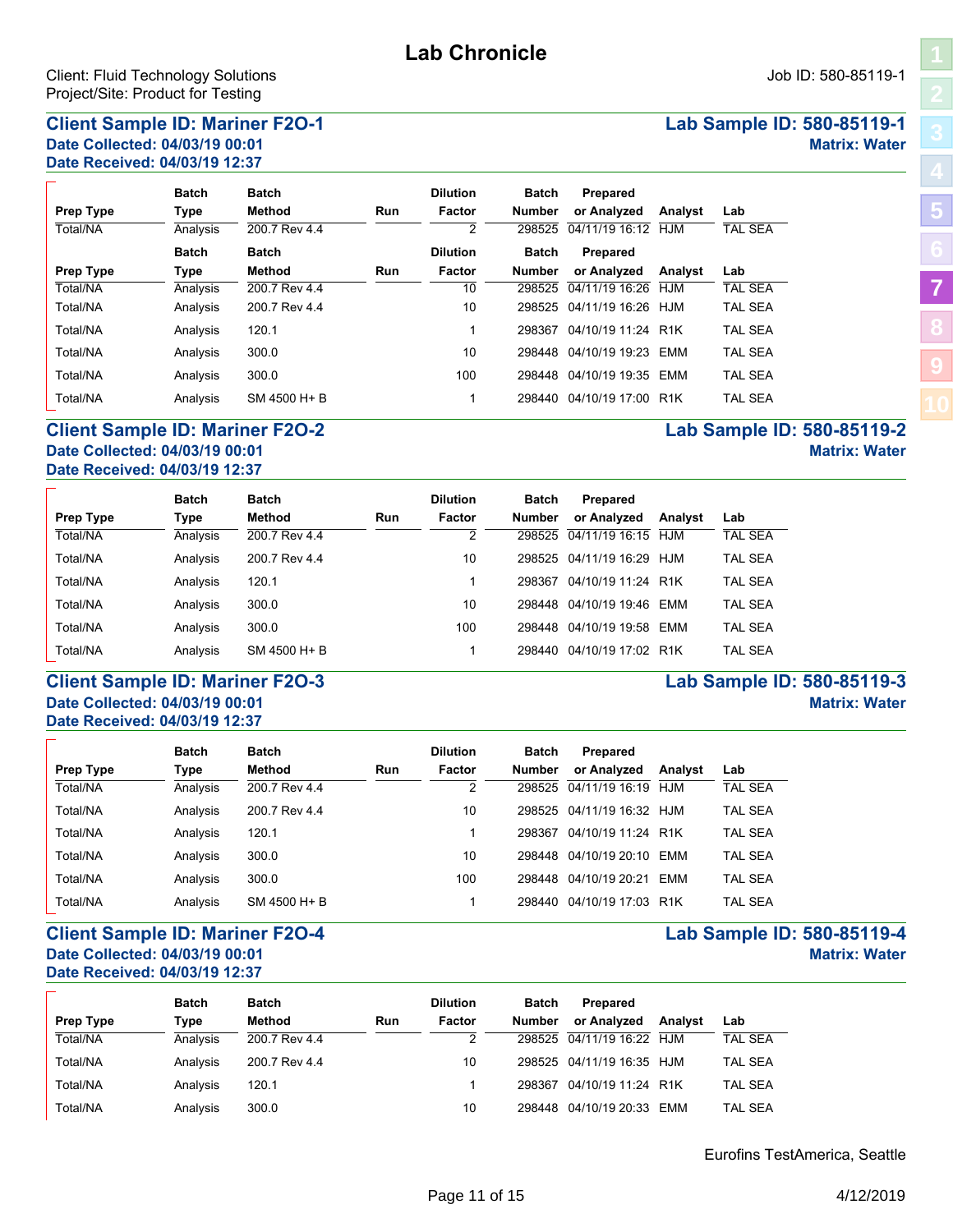## **Client Sample ID: Mariner F2O-4 Lab Sample ID: 580-85119-4 Date Collected: 04/03/19 00:01 Matrix: Water Date Received: 04/03/19 12:37**

|                  | <b>Batch</b> | <b>Batch</b>  |            | <b>Dilution</b> | <b>Batch</b>  | Prepared           |         |                |
|------------------|--------------|---------------|------------|-----------------|---------------|--------------------|---------|----------------|
| <b>Prep Type</b> | Type         | Method        | <b>Run</b> | Factor          | <b>Number</b> | or Analyzed        | Analyst | Lab            |
| Total/NA         | Analysis     | 300.0         |            | 100             | 298448        | 04/10/19 21:08     | FMM     | <b>TAL SEA</b> |
|                  | <b>Batch</b> | <b>Batch</b>  |            | <b>Dilution</b> | <b>Batch</b>  | <b>Prepared</b>    |         |                |
| <b>Prep Type</b> | Type         | Method        | <b>Run</b> | Factor          | <b>Number</b> | or Analyzed        | Analyst | Lab            |
| Total/NA         | Analysis     | SM 4500 H + B |            |                 | 298440        | 04/10/19 17:04 R1K |         | <b>TAL SEA</b> |
| Total/NA         | Analysis     | SM 4500 H + B |            |                 | 298440        | 04/10/19 17:04 R1K |         | <b>TAL SEA</b> |

#### **Laboratory References:**

TAL SEA = Eurofins TestAmerica, Seattle, 5755 8th Street East, Tacoma, WA 98424, TEL (253)922-2310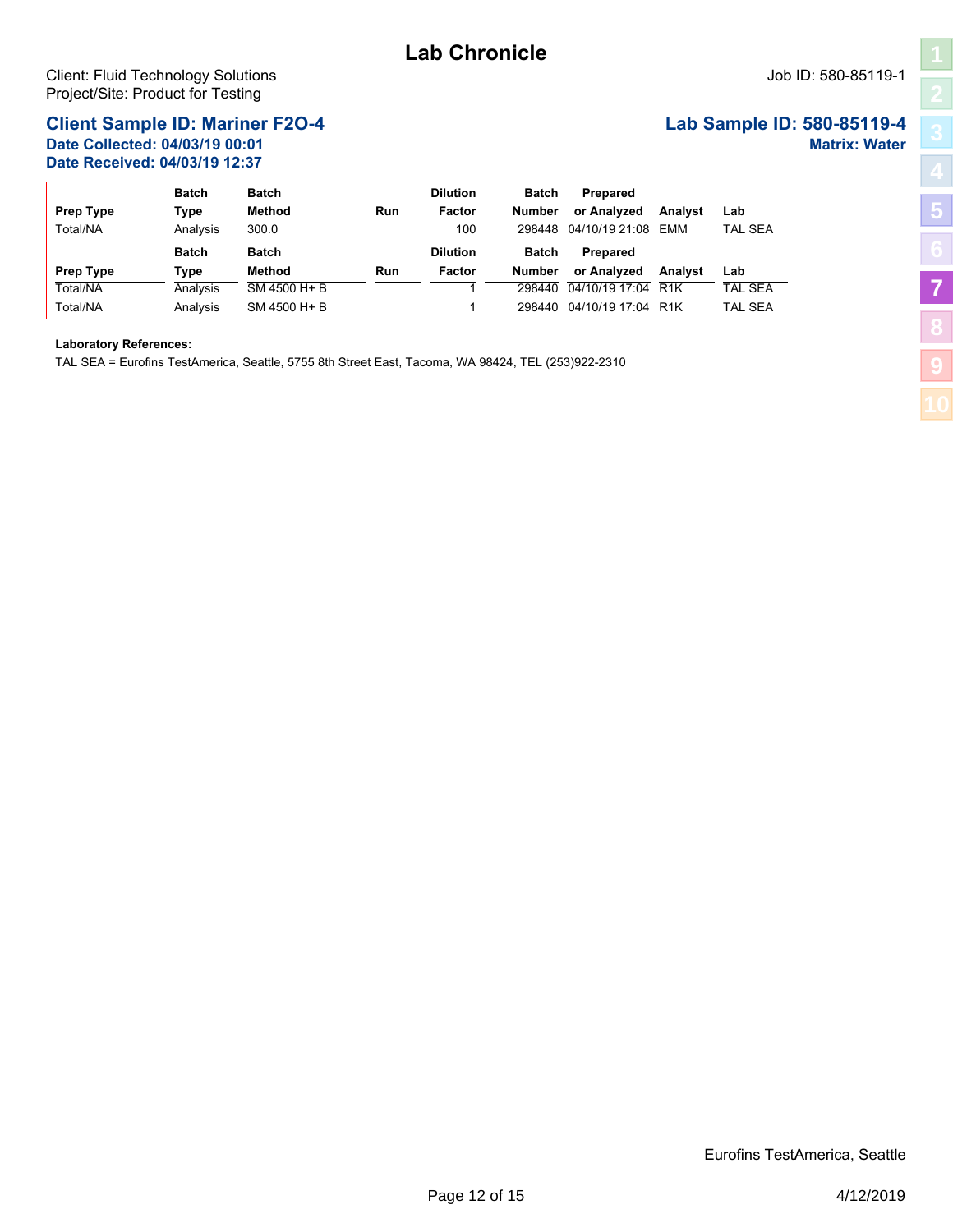<span id="page-12-0"></span>Client: Fluid Technology Solutions and The Client: Fluid Technology Solutions and The Client: Fluid Technology Solutions and The Client: 580-85119-1 Project/Site: Product for Testing

**[5](#page-4-0)**

**[8](#page-12-0)**

**[9](#page-13-0)**

# **Laboratory: Eurofins TestAmerica, Seattle**

All accreditations/certifications held by this laboratory are listed. Not all accreditations/certifications are applicable to this report.

| <b>Authority</b>   | Program              | <b>EPA Region</b> | <b>Identification Number</b> | <b>Expiration Date</b> |
|--------------------|----------------------|-------------------|------------------------------|------------------------|
| Alaska (UST)       | State Program        | 10                | 17-024                       | $01 - 19 - 20$         |
| ANAB               | DoD / DOE            |                   | L2236                        | $01-19-22$             |
| <b>ANAB</b>        | <b>ISO/IEC 17025</b> |                   | L2236                        | $01-19-22$             |
| California         | State Program        | 9                 | 2901                         | $11 - 05 - 19$         |
| Montana (UST)      | State Program        | 8                 | N/A                          | 04-30-20               |
| Oregon             | <b>NELAP</b>         | 10                | WA100007                     | $11 - 05 - 19$         |
| US Fish & Wildlife | Federal              |                   | LE058448-0                   | $07-31-19$             |
| <b>USDA</b>        | Federal              |                   | P330-14-00126                | $02 - 10 - 20$         |
| Washington         | State Program        | 10                | C <sub>553</sub>             | 02-17-20               |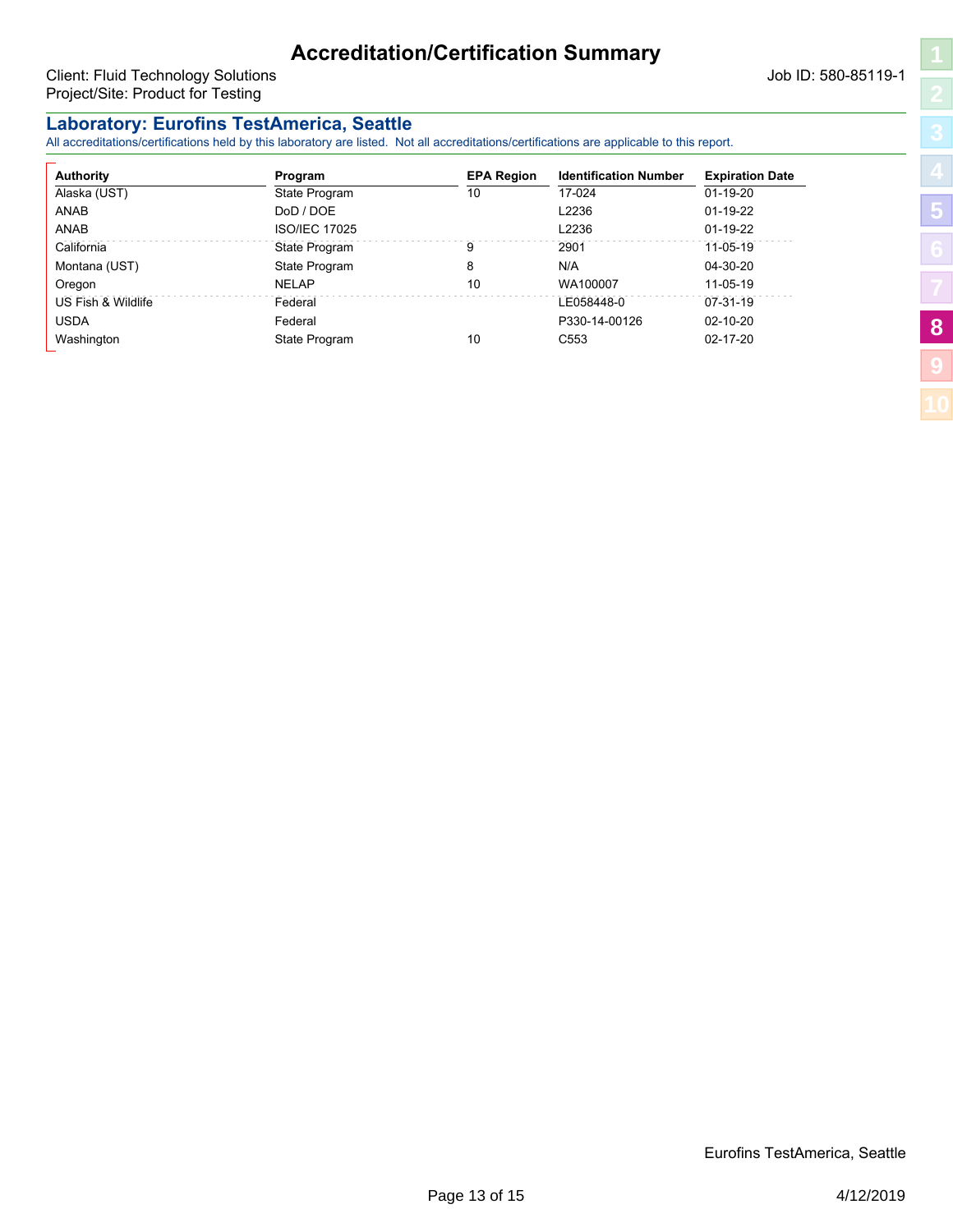# **Sample Summary**

<span id="page-13-0"></span>Client: Fluid Technology Solutions and Client: Fluid Technology Solutions and Client: Fluid Technology Solutions Project/Site: Product for Testing

**[5](#page-4-0)**

**[8](#page-12-0)**

| Lab Sample ID | <b>Client Sample ID</b> | <b>Matrix</b> | Collected<br>Received            |  |
|---------------|-------------------------|---------------|----------------------------------|--|
| 580-85119-1   | Mariner F2O-1           | Water         | 04/03/19 00:01<br>04/03/19 12:37 |  |
| 580-85119-2   | Mariner F2O-2           | Water         | 04/03/19 00:01<br>04/03/19 12:37 |  |
| 580-85119-3   | Mariner F2O-3           | Water         | 04/03/19 00:01<br>04/03/19 12:37 |  |
| 580-85119-4   | Mariner F2O-4           | Water         | 04/03/19 00:01<br>04/03/19 12:37 |  |